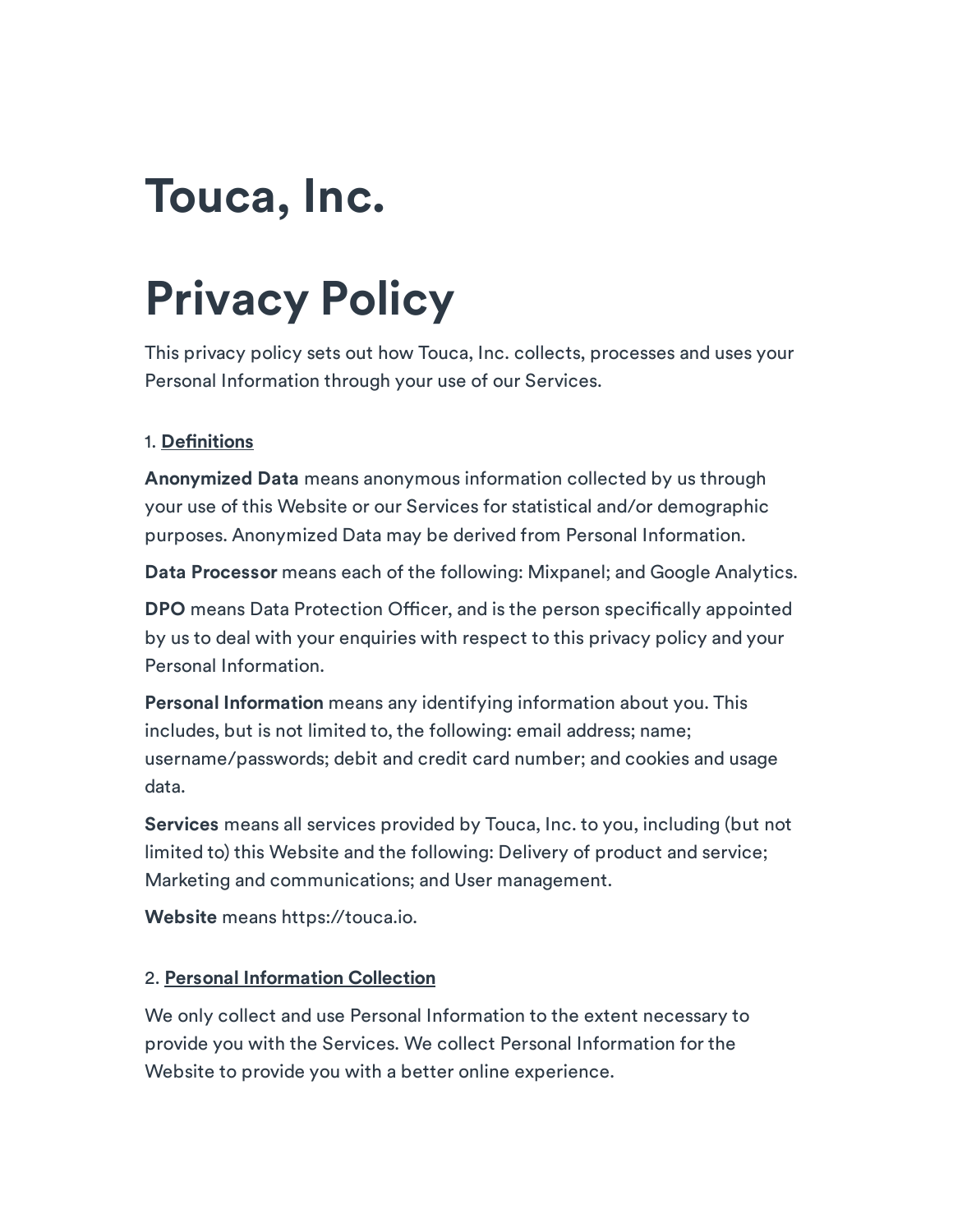We also provide the following services:

#### Delivery of product and service

To deliver the Services, fulfill and manage customer orders and provide customer support.

#### Marketing and communications

To send marketing and promotional materials and other information that may be of interest to you.

#### User management

To allow users to create and manage their accounts so they can use the Services.

## 3. Personal Information Retention

We keep Personal Information for the shortest time necessary to provide you with Services and to meet all our legal and compliance obligations. To determine this retention period, we take into account (i) the nature of the Personal Information gathered; and (ii) the nature of our legal and compliance obligations. All Personal Information no longer required by us is destroyed and/or erased.

## 4. Anonymized Data

We may use, collect and share Anonymized Data for any purpose at our discretion. Anonymized Data cannot be used to reveal your identity (either directly or indirectly). We may retain all Anonymized Data indefinitely. Anonymized Data includes:

- Device data: This includes information about the device used to interact with our Services.
- Location data: This includes geolocation data (based on your IP address).
- Log and usage data: This includes usage and performance information with respect to our Services.

## 5. Personal Data from Third Parties

We may, from time to time, obtain Personal Information from third parties to enable us to better tailor our Services to you (Third Party Personal Information). When we obtain Third Party Personal Information, we will notify you within one month.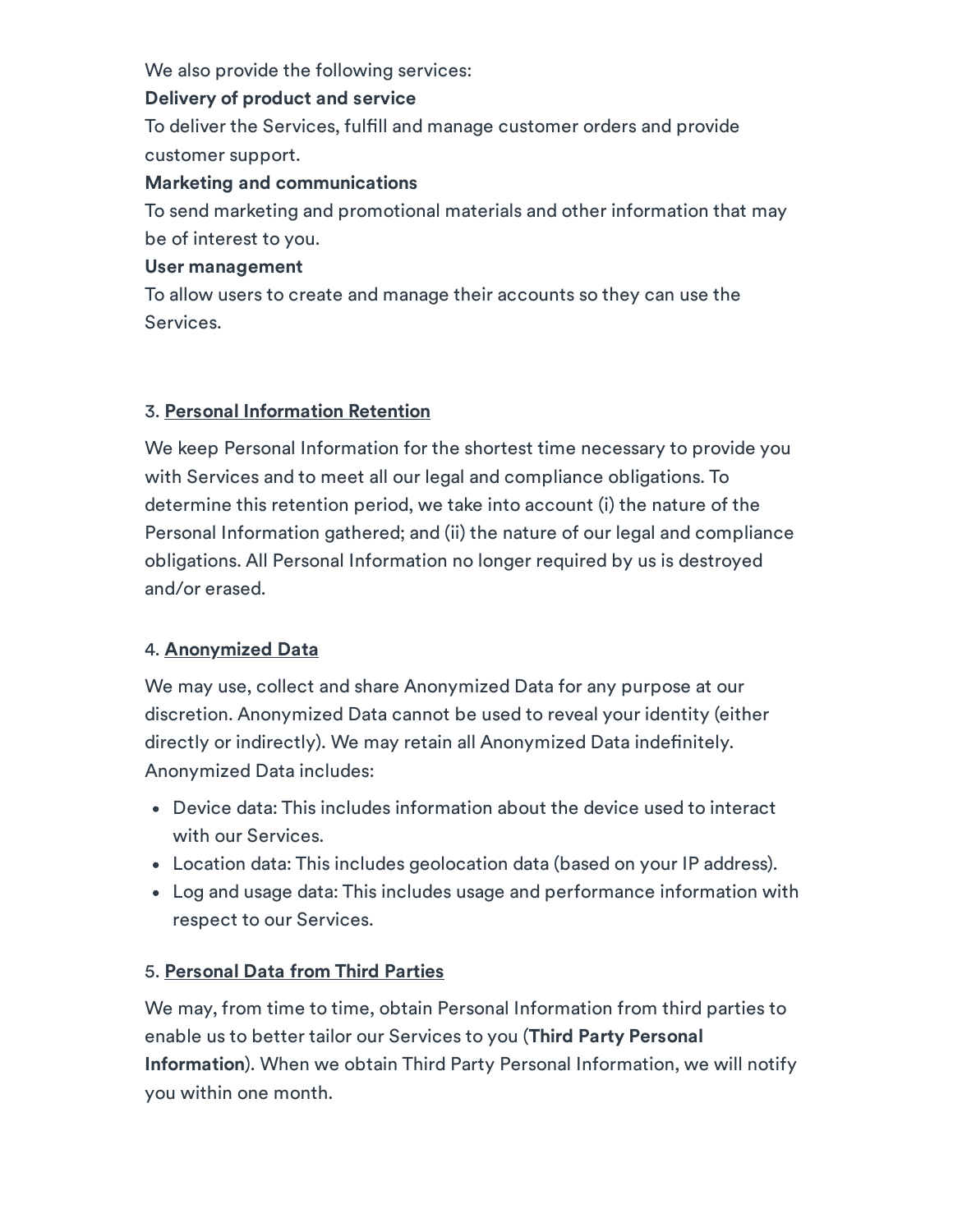If we use or share Third Party Personal Information, we will notify you immediately.

## 6. Your Rights

With respect to Personal Information we hold, you have the following rights:

- Access: You may request from us access to your data that we hold on you.
- Rectification: If the data we hold on you is inaccurate, you may request that we correct it. If the data we hold is incomplete, you may request that we complete it.
- Erasure: Subject to certain conditions, you may request that we erase all of the data we hold on you.
- Restrictions: Subject to certain conditions, you may request that we restrict the processing of data we hold on you.
- Portability: Subject to certain conditions, you may request that we transfer all the data we hold on you to a third party (including yourself).
- Objections: Subject to certain conditions, you may object to us processing the data we hold on you.

## 7. Data Processors

We engage Data Processors to assist us in providing you with Services. Data Processors are contractually obligated to us, and must:

- comply with, and act only on, our instructions with respect to the data that they process on our behalf (we, of course, give our instructions in accordance with this privacy policy);
- notify us if they believe we are acting in breach of the GDPR (where applicable);
- first obtain our consent prior to sub-contracting data processing services;
- comply with their obligations under the GDPR (where applicable).

## 8. Your Account

If you choose to create an online account with us, you have the right to:

- Update or delete your account at any time; and
- Opt-out of receiving emails and other communications from us.

## 9. Social Media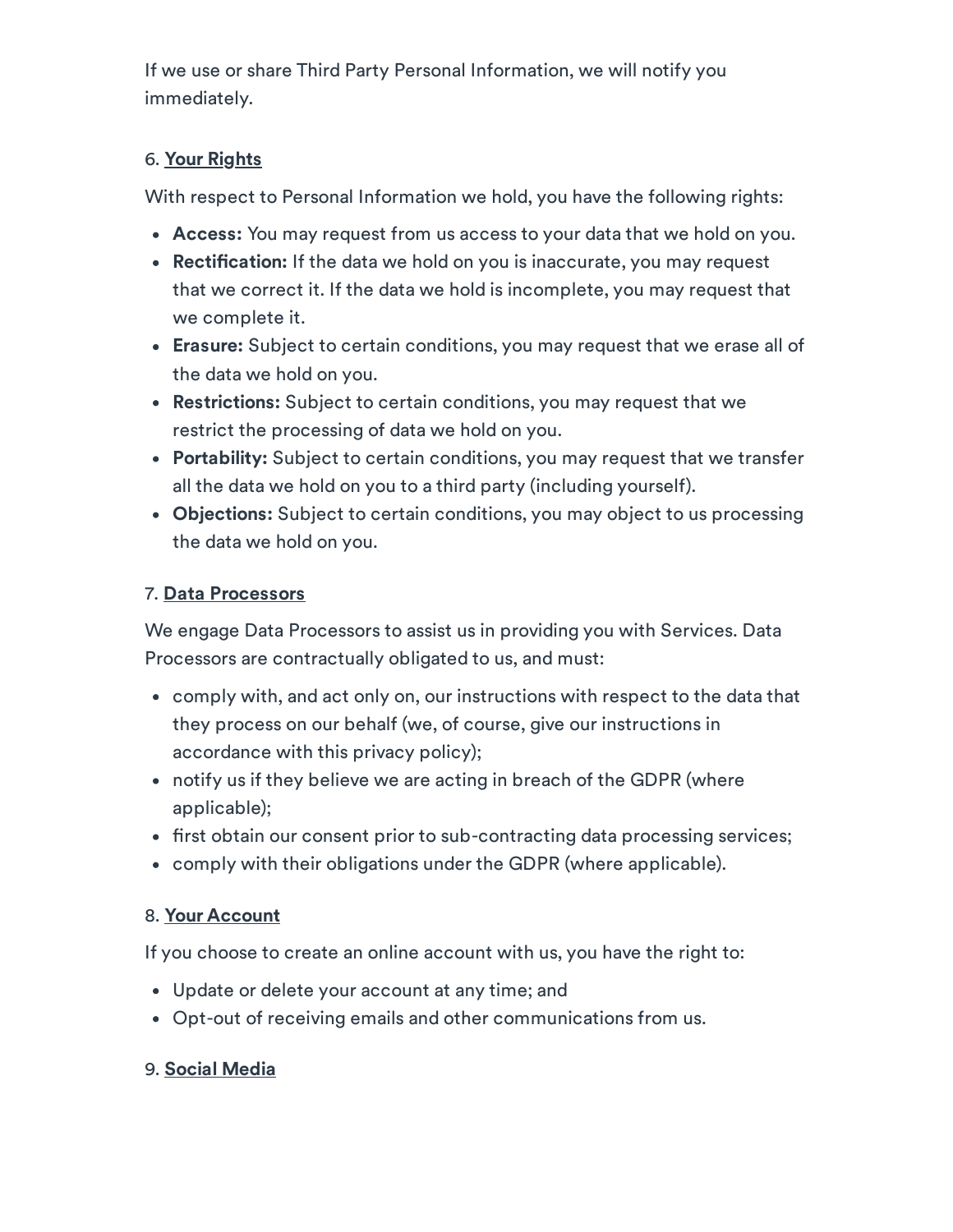You may choose to engage with our Services through a variety of social media sites and platforms, for example Facebook, Instagram and Twitter. When you interact with our Services through these social media platforms, you may allow us to receive Personal Information and other Anonymized Data on how you are interacting with our Services. This will depend on your privacy settings on each social media site and platform.

The data we are provided by you through your interaction with our Services on social media sites and platforms will be used by us subject to the terms of this privacy policy. Depending on your social media site's privacy settings, your Personal Information may become public to a community of users if you choose to engage with our Services through these platforms.

For further information on how you can customize your privacy settings on social media sites and how those sites handle your privacy, please refer to the privacy policy of each particular social media site.

## 10. Minors

We do not knowingly collect information on children under the age of 16 ("Child"). If you become aware that a Child has provided us with Personal Information, please contact us. If we become aware that we have collected Personal Information from a Child without their parent's verifiable authorization to access our Services, we will take steps to remove that information from our servers.

## 11. Third Party Links

Our website contains links to other third-party websites not owned or managed by Touca. This privacy policy applies to this website only. If you click a link to a third-party website, the privacy policy of that website will apply. We highly recommend that you read the privacy policies of other websites as they may be different from ours.

## 12. Payment Vendors

You can make payments via our website. Our vendors are listed below: Stripe:

Their privacy policy can be viewed at https://stripe.com/privacy.